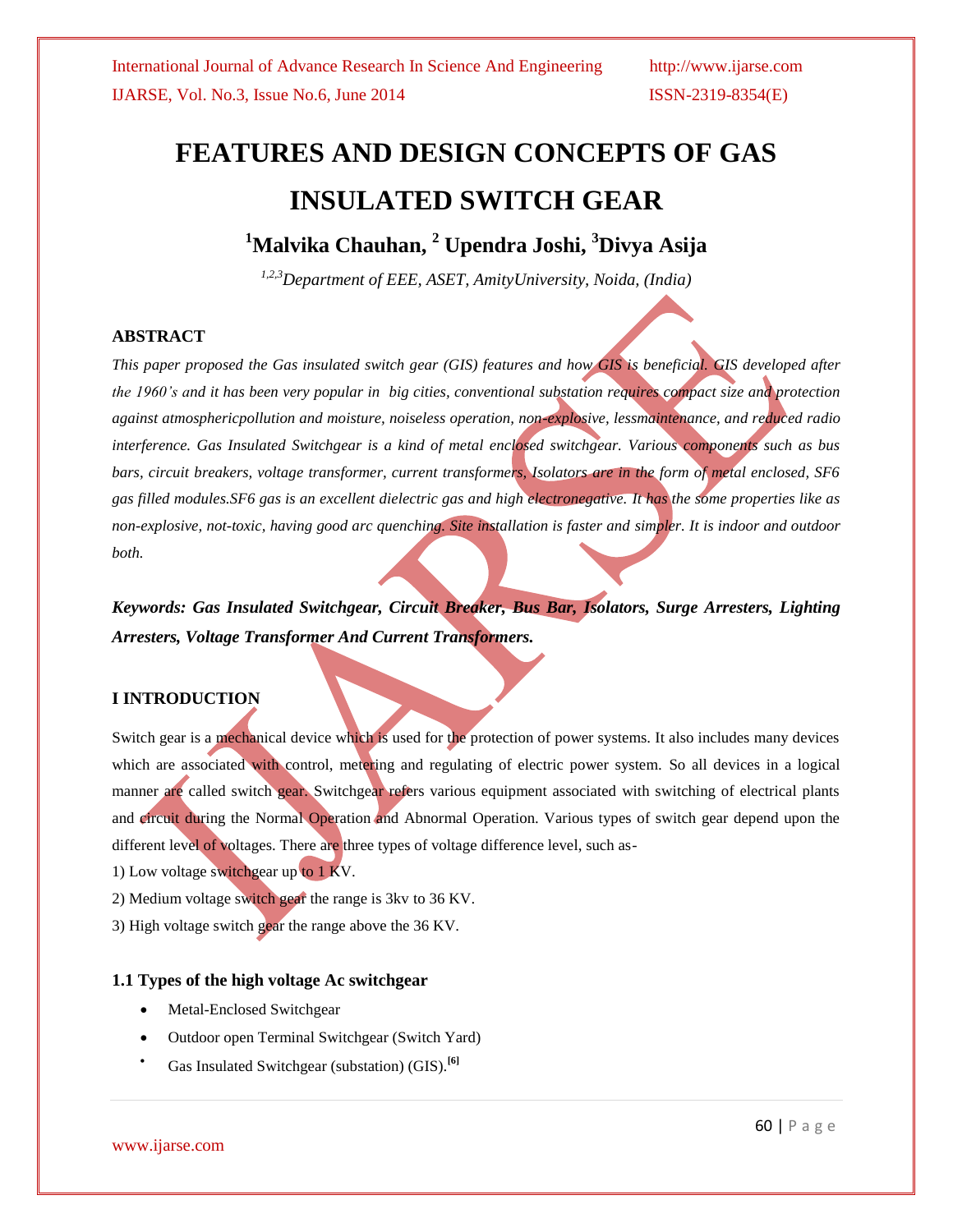### **1.1.1 Metal Enclosed Switchgear**

It is earthed enclosed. It is divided into 3 compartments. First or front compartment for the circuit breaker, top compartment for the bus bar assembly and back or rear compartment for current transformer and cable connection. It is also called metal clad switch gear. Clad switch gear is used for the low voltage AC (below 1000Vrms phase to phase) and medium Voltage AC (up to 33kv phase to phase),low voltage DC(up to 1000V DC).circuit breakers are used for the medium voltage DC because DC arcs cannot be easily quenched at higher voltages due to nonavailability of current zeroes in DC.

#### **1.1.2 Out-Door Open Terminal Switchgear (Switchyard)**

For33 KV or above from the 33 KV the size of the equipment becomes large and indoor metal and enclosed switchgear tends to be too large and costly. Bus bar, circuit breakers, Isolators surge arresters, earthing switches these are equipped are installed in outdoor yard. Each equipment is provided sufficient clearances (gap in the air between conducting parts) as follows,

- **•** Phase to phase clearances in air
- **•** Phase to ground clearances in air
- Lowest ground point to earth in air for safety of personal walking in switchyard.

#### **1.1.3 Gas Insulated Switch Gear**

Gas insulated switch gear or gas insulated substation is a worldwide technology, which are used for the protection of power system and network, it solves the problem and also associated with control, metering and regulating of electric power system. The Gas Insulated Switch Gear (GIS) is necessary for EHV (extra high voltage) and UHV (ultrahigh voltage) both. Due to their compactness and flexibility, increase the level of reliability and power availability possible. GIS substations can be located close to load centers, and increasing the capacity of demand.  $SF<sub>6</sub>$  are use of GIS due to highly electronegative and when the arcs produce in the system, then it absorbs the electron.so it has the good property of arc quenching. SF6 gas have the many properties like as it does not harmful to ozone layer chemical stability, non-poisonous, colorless and heavier than the air, almost water insoluble and nonflammable.

### **II LITERATURE REVIEW**

1970s-1990s: gas filled (SF<sub>6</sub>) switchgear are used for the short length, Many lab models Also use of SF<sub>6</sub>/N<sub>2</sub>for the high voltage and three phase design in a single duct. Superconductors aredesigned bearing the temperature capacity. But there are not working for high voltage rating **[7]**. Gas insulated switch gear is a necessary for the protection of a power system and it required to establish a substation at load centers. It reduces the length of the feeder and if the length of feeder reduces, then the voltage regulation will be increased. Establish the substations a very hardly problem created of space.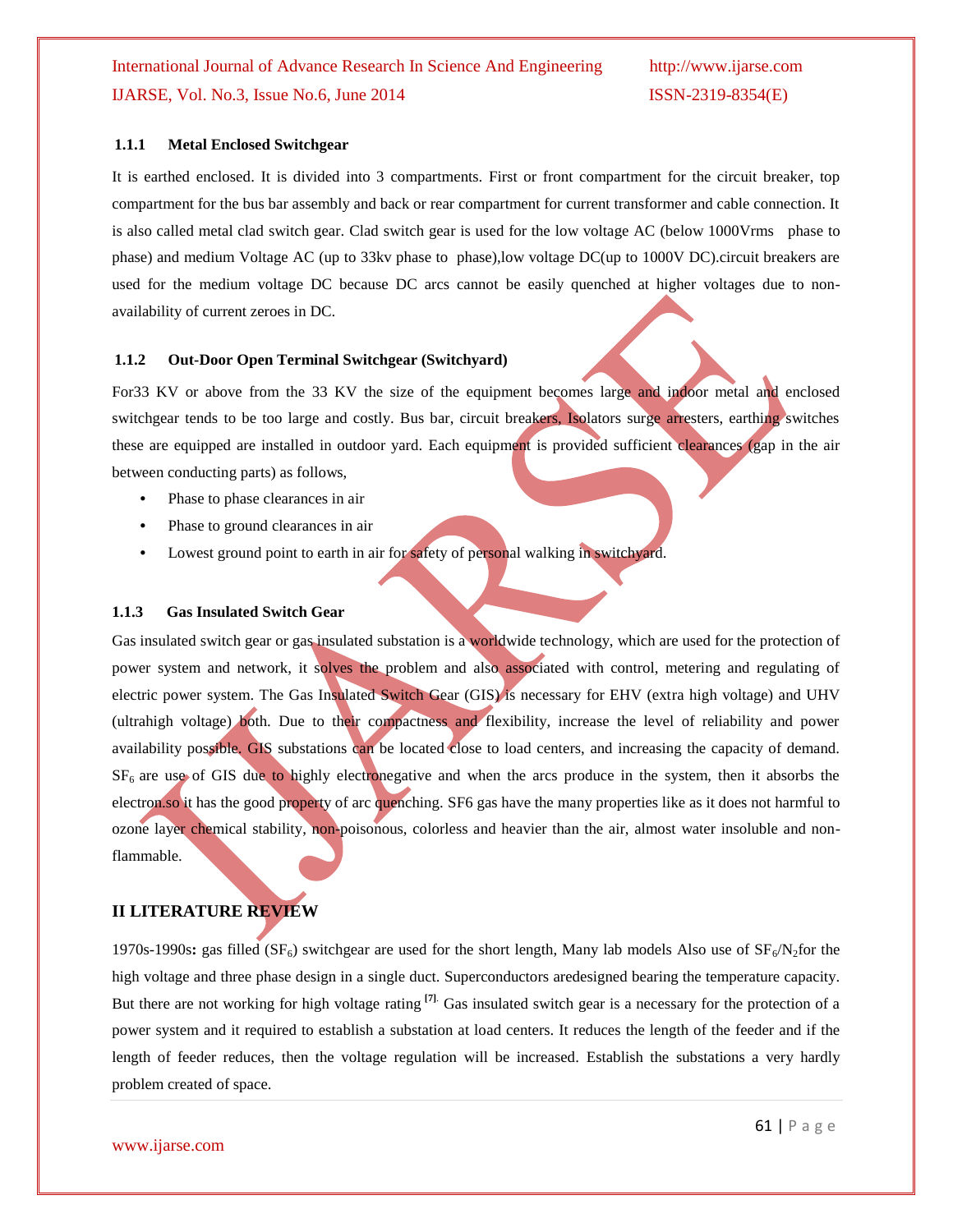GIS (gas insulated switch gear) technology can solve this problem because all the component of switchgear is assembled in a limited space. GIS is a kind of metal enclosed switch gear. In this all the equipment of GIS is enclosed by gas tight metal and SF6 gas. The range of GIS up to 12 KV to 800KV.GIS has the important role in industries now days and it is widely used.

### **III PROBLEM STATEMENT**

1) From the 30 years, compressed gas, cable technology has matured, but for transport the bulk power potential is yet to be exploited and developed.

2) High temperature superconductor technology is not commercial for bulk power transport.

3) No longer line acceptable near to urban centers because of environmental and aesthetic.

### *A SEE THROUGH OF TECHNOLOGY*

Three choices in technology

- 1) Conventional underground power cables.
- 2) Compressed gas cables (SF6 Sulphur Hexa-fluoride).
- 3) Superconducting cables.

### **IV DEVELOPMENT**

High voltage switchgear (1kv to up to 800 KV) and equipment are subjected to the high reliability and availability. For futuretransmission, distribution should be Reliable and economical. Gas insulated switchgear (GIS) is used for fulfil high-energy demands in industrial areas and it also space saving design due to compactness, cost also will be minimized.It introduced in 1968 with the modern technology, use of SF6 the modern technology, In Canada a 550kV substation with 100kA with high breaking capacity ever achieved in one of the steps of development since then. GIS technology is filled with a minimum of SF6, which have a good arc quenching properties and it has typically of modular design. It has low cost and can be used for indoor and outdoor application.

|                | Before1985 January |                     | After 1985 January |                     |
|----------------|--------------------|---------------------|--------------------|---------------------|
| <b>VOLTAGE</b> | <b>GIS</b>         | <b>CB-Bay-Years</b> | <b>GIS</b>         | <b>CB-Bay-Years</b> |
|                | 230                | 28669               | 731                | 28215               |
| $\mathcal{L}$  | 227                | 21252               | 382                | 12808               |
| 3              | 123                | 10362               | 147                | 5678                |
| 4              | 45                 | 3870                | 65                 | 2904                |
| 5              | 26                 | 3252                | 37                 | 1273                |

|  |  |  |  |  | Table 1: GIS growth before 1985 January to after 1985. |  |  |  |
|--|--|--|--|--|--------------------------------------------------------|--|--|--|
|--|--|--|--|--|--------------------------------------------------------|--|--|--|

www.ijarse.com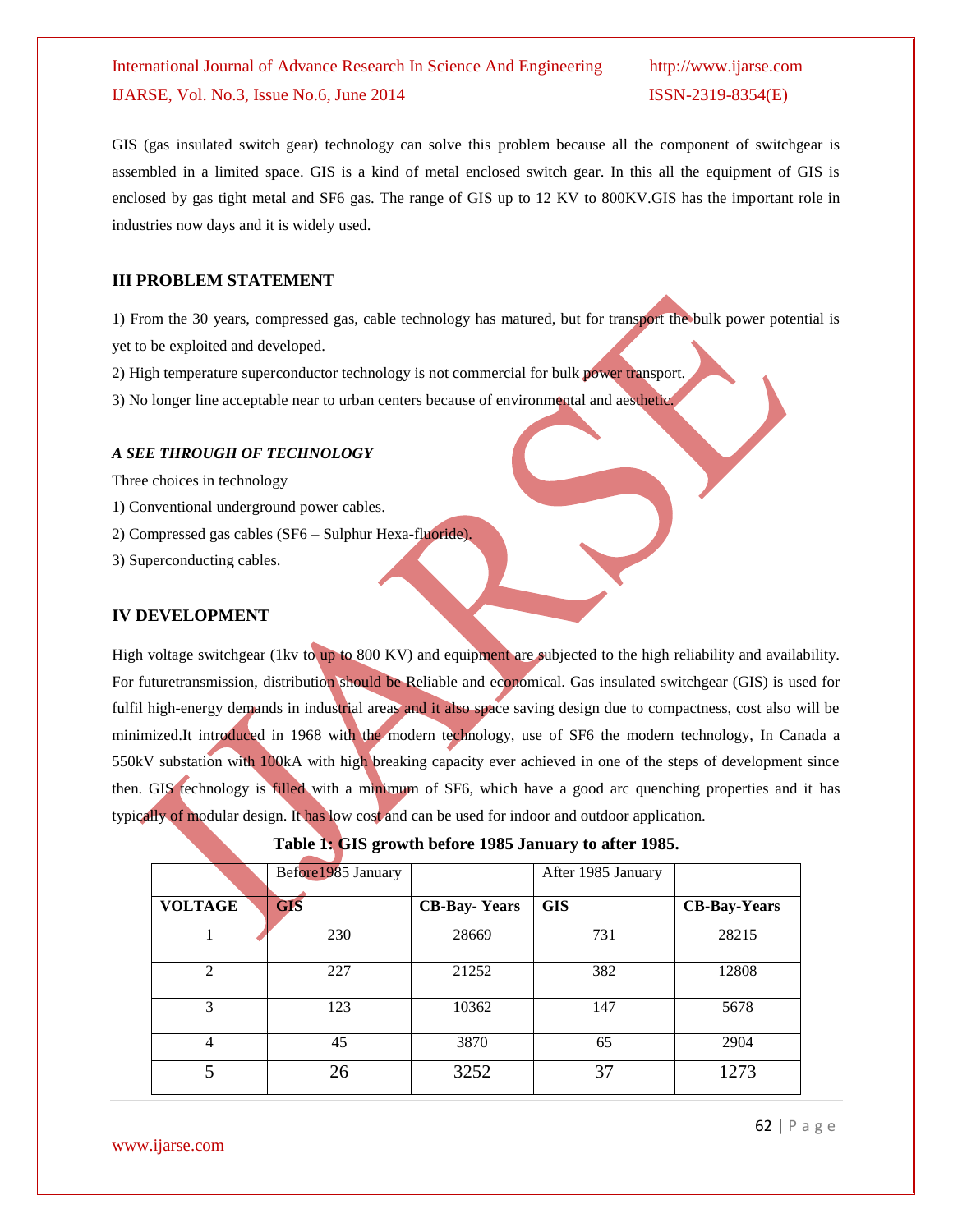|              | $\overline{\phantom{a}}$ | $\overline{\phantom{a}}$ |      | 200   |
|--------------|--------------------------|--------------------------|------|-------|
| <b>TOTAL</b> | 751                      | 67405                    | 1365 | 51078 |

### *WHERE AND WHY USE OF GIS*

Gas Insulated Substations are used in large cities and towns where space is provided. In normal substation the clearances between the phase to phase and phase to ground is a very large space required, such as in Air Insulated Switchgear (AIS). The overall size of each equipment reduced to about 10% of the conventional air insulated substation. SF6 gas has the high dielectric strength compare to air.

Gas Insulated Substation is located:

- Underground stations
- Large cities and towns
- Indoor and outdoor both places.
- Located in offshore regions
- Mountains and valley regions

### **V FEATURES**

### **5.1 Pre-Assembled and Tested units**

In the factory all components of a GIS are placed in well controlled conditions and very cleanly and tested as a unit also under well controlled conditions. For the Testing of GIS bay unit for voltage level up to 245 kW and gas tight section which has a small or a transportable size are sent to the site for assembly.

### **5.2 Corrosion Resistance**

Aluminium alloy, usually against the corrosion and GIS is made of aluminium alloys todays which resistance against corrosion. GIS is painted with color and the aluminium enclosure use for the protection itself against corrosion with a layer of oxide.

### **5.3 Need of Minimal Cleaning**

GIS is completely closed and filled with SF6 gas, which is cleaned and dry gas, thus the complete GIS is protected against all ambient disturbances and environmental disturbance also. GIS doesn't have the direct contact with ice humidity, dust, sun radiation storm and salt. Only some part in Gas insulated substation such as the transformer and the Air bushing at the connection point to an overhead line needs to be cleaned according to the environmental impact.

### **5.4 Low Fault Probability**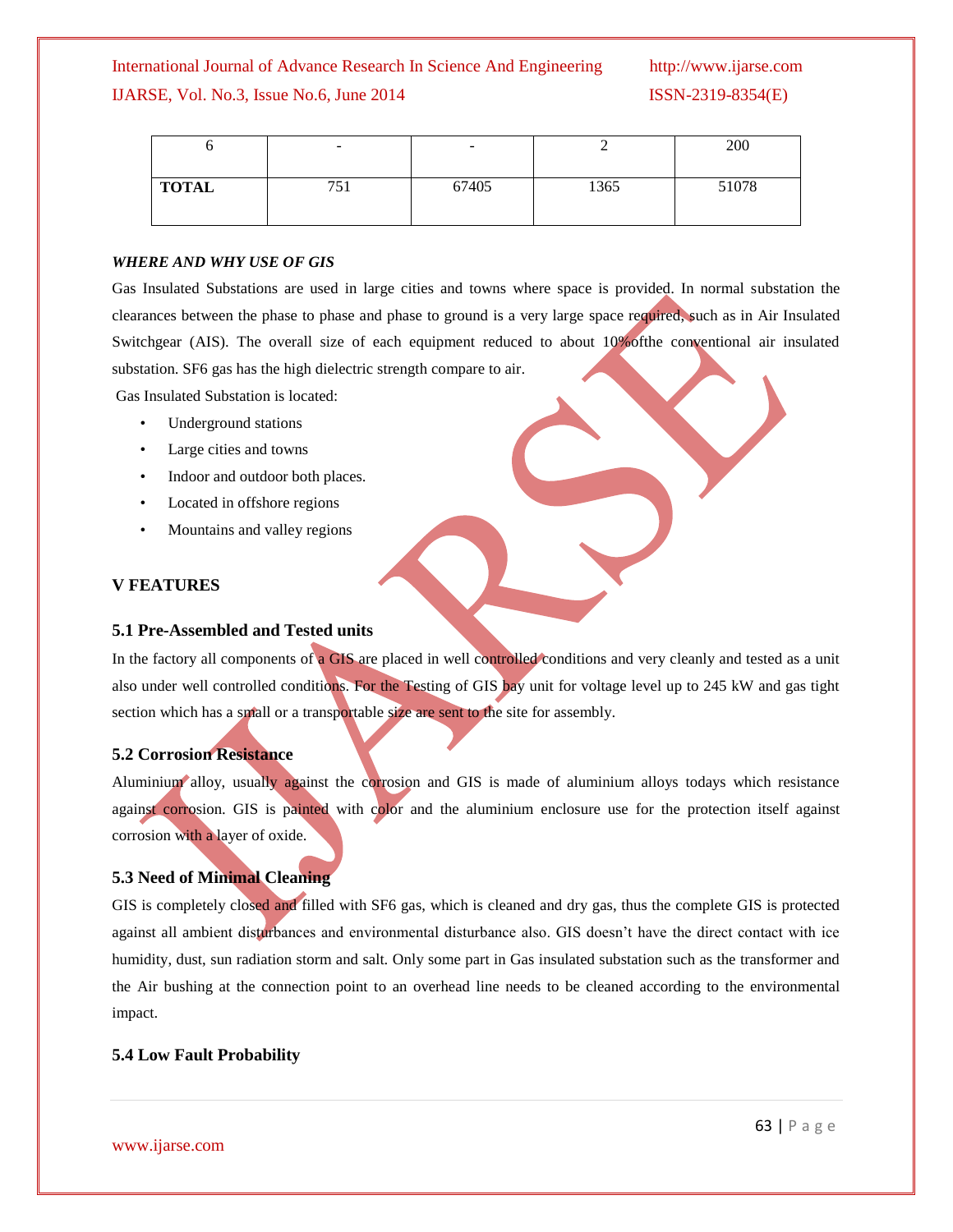In Air insulated substations, the fault probability is more than Gas insulated switchgear or Gas insulated substation due to ambient impact and the environmental impact can be excluded for the high voltage and availability will be higher of Gas insulated switchgear.

### **5.5 Operating Life Period**

Since 1960s describe that according to the practical experience, no ageing on the high voltage equipment part. The high voltage parts in GIS are tightly enclosed inside the dry gas due to this reason arise the stability and prevention from environmental and ambient conditions.in first major inspection Under normal operating condition, not needed before 25 years.in GIS the requirement of maintenance is needed for the moving elements and Switching elements only .Today's according to the experience shows the operating life more than 50 years of GIS.

### **5.6 Less Space Requirement Compare to AIS**

20% less space require for the GIS installation compare to AIS, That means less than 20 % of the space of AIS and the using of GIS the ratio will be 1:5.Today in the all over world 2000 substation have the more than 20000 bays, in any type of environmental condition.

### **VI MAIN COMPONENTS OF GIS**

Here describe the main component of Gas Insulated Substation. Circuit breaker, current transformer voltage transformer, bus bars,surge arresters, disconnectors and earthing switches.

### **6.1 Circuit Breakers**

Thecircuit breaker is an automatic and manual switching device.it is used for the controlling and protection of the power system, when the large amount of current flow in the circuit then the arc will be produce between the contacts of the circuit breaker. Thus circuit quench of this arc in safe manner with the help SF6 gas.

### **6.2 Bus Bar**

Bus bar has the 3 phase encapsulation. Bus bars modules of adjacent bays are connected with expansion point with absorbing the constructional tolerance the temperature, movement is into 2 directions one is longitudinal as well as in the transverse direction to the bus bar. Axially the temperature compensates between the conductors contact and expended according to the conductor's length. So, the availability increase of switchgear increase without fitted any additional measures.

### **6.3 Voltage Transformer**

Voltage transformer encapsulated its own housing which forms a separate gas tight module. The main component of voltage transformer-

www.ijarse.com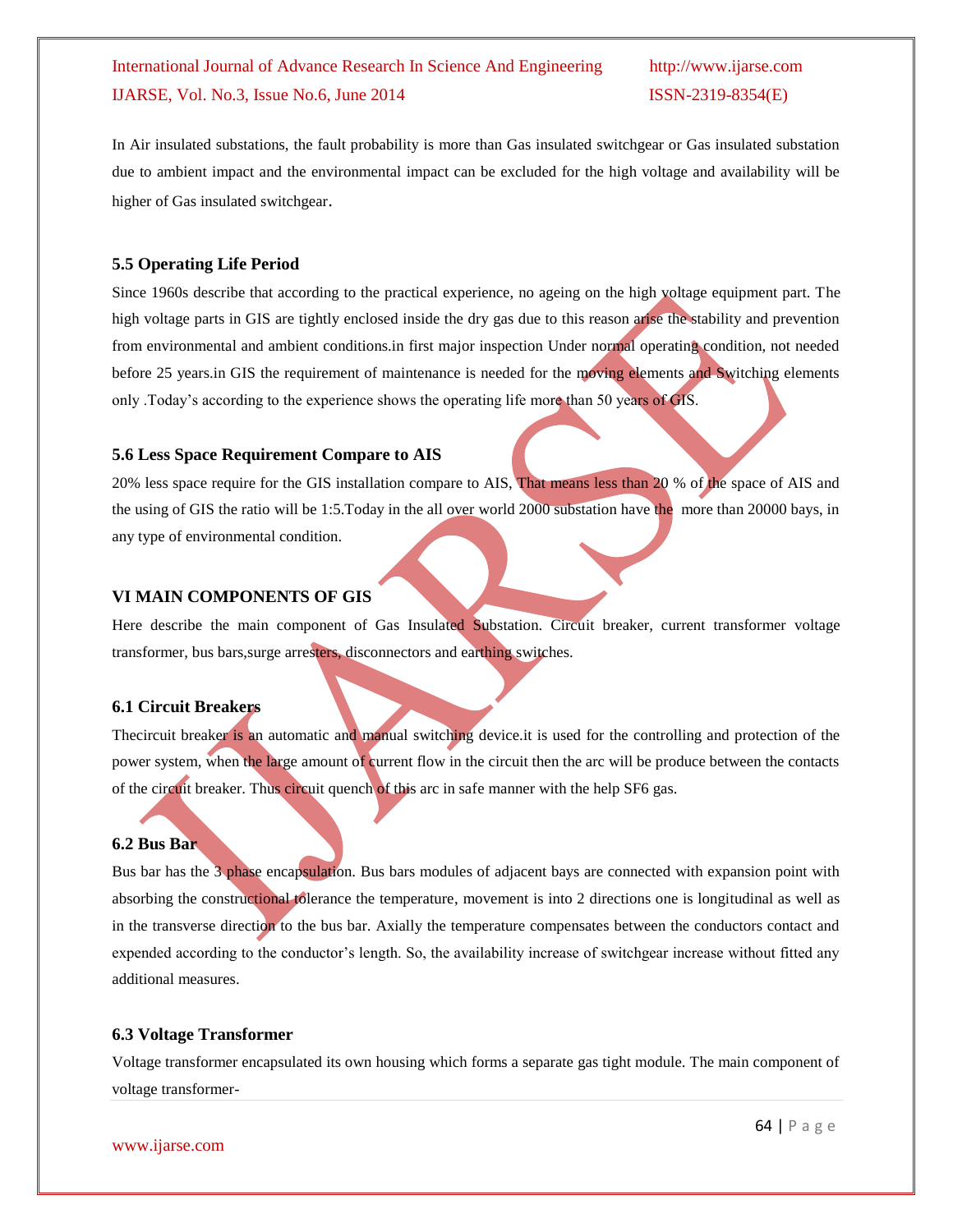- **•** Primary winding
- **•** Secondary winding
- **•** An iron core

The pressurized gas inside the enclosure with the insulating film. The insulating film provides the protection against the over voltage. The connection of the high voltage is directly connected to the switchgear. The primary and secondary connections are connected from gas tight bushing plate to terminal.

### **6.4 Current Transformer**

The current transformer the primary is connected to the power line in the series.so the primary is nothing it is only the current which flow through the power line and it does not depend on the load. Gas compartment reduces the access of moisture and to suppress gas tight bushing for secondary connections.

### **6.5 Earthing Switches**

An Earthing switch is used for the protection and it has the slowest operation. These switches are to be vertically broken switches. The earthing arm interlocked with main isolator moving contact. When the main contact of isolator will be close, then it will be open. Similarly the main contact of isolator will be open when earthing arms will be in close position. It operated only when it is a High voltage system is not energized.

### **6.6 Surge Arrester And Lighting Arrester**

Surge arrester can be connected directly if it is required. The function of its limit to over voltages. Their active part consists of metal oxide resistors with a strongly nonlinear voltage current characteristic. Surge arresters are flange joint to the switch gear through a gas tight bushing. In a tank of arrester module, it has an inspection hole in which a conductor inspected and at the bottom there are the connection for monitoring, arrester testing and operation counter.

### **VII DESIGN**

3 phase enclosures are used for the distribution voltage level. The aim of developing SF6 insulated switch gear was to reduce the cost and use of materials and increase the high reliability.

- 1. Circuit Breaker Interrupter Unit
- 2. Spring stored energy mechanism with circuit breaker control unit
- 3. Bus bar disconnected I
- 4. Bus bar I
- 5. Bus bar disconnected II
- 6. Bus bars II

www.ijarse.com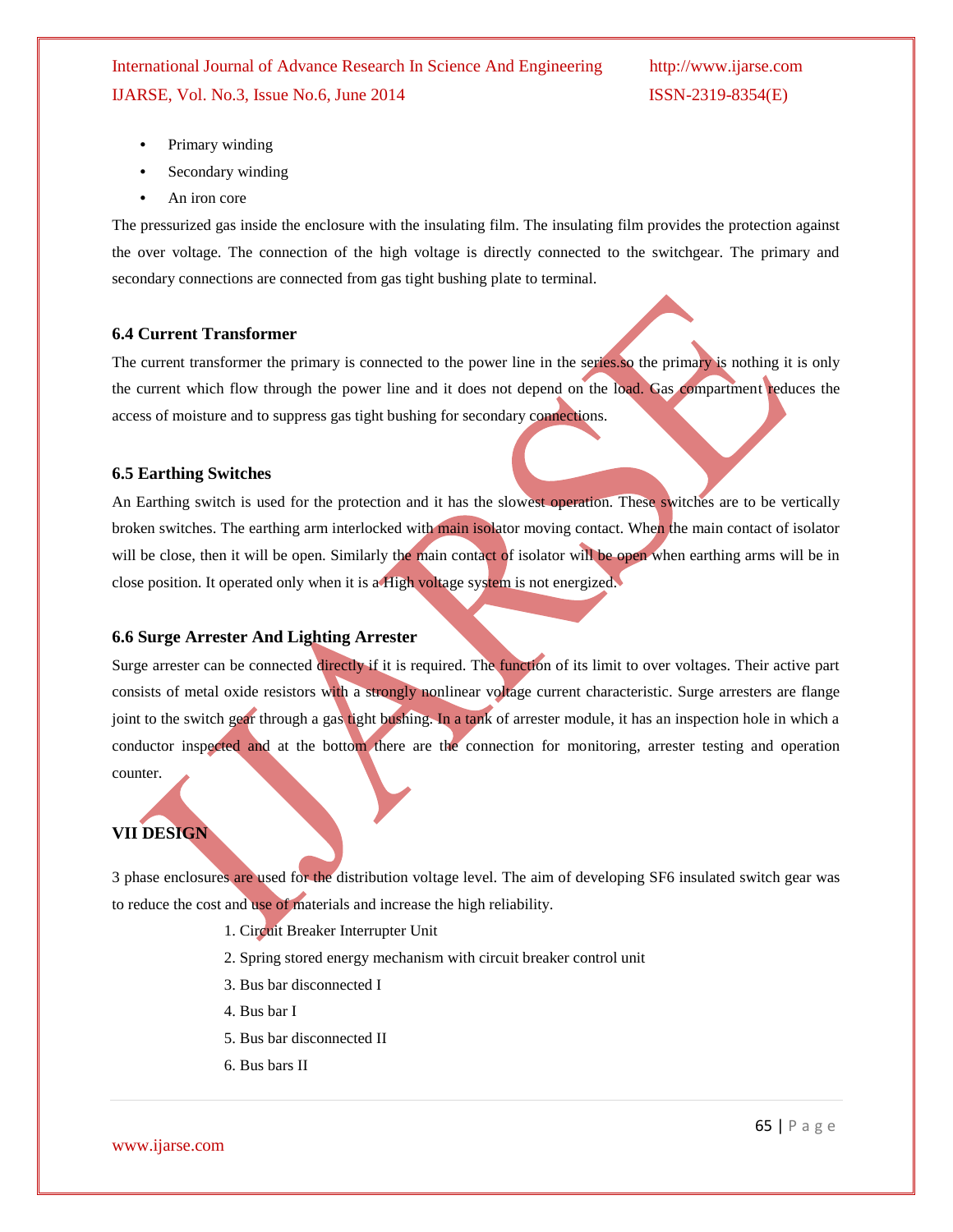- 7. Outgoing Feeder disconnected
- 8. Work in progress earthing switch
- 9. Work in progress earthing switch
- 10. Make proof earthing switch (high speed)
- 11. Current transformer
- 12. Voltage transformer
- 13. Cable
- 14. Integrated local control cubicle



**Fig 1: Design of GIS [1]**

## **VIII SOME DEVELOPMENT STEPS**

- Improve the Circuit-breaker technology, which reduce the number of interrupter units despite the increasing braking capability.
- Progress of machining technology of aluminium cast parts uses for the minimized shapes and volumes
- Use of computerized production of high quality standards and testing equipment.
- Integrated components Design which has the several functions such as grounding switch, dis-connectors within one gas compartment.
- To avoid the unnecessary tasks and maintaining the activities for use of intelligent monitoring and diagnostic tools.

### **IX RESULTS**

- VOLUME reduces of  $SF6 = Up$  to 75%
- SPACE reduce in GIS compare to AIS =Up to 98%